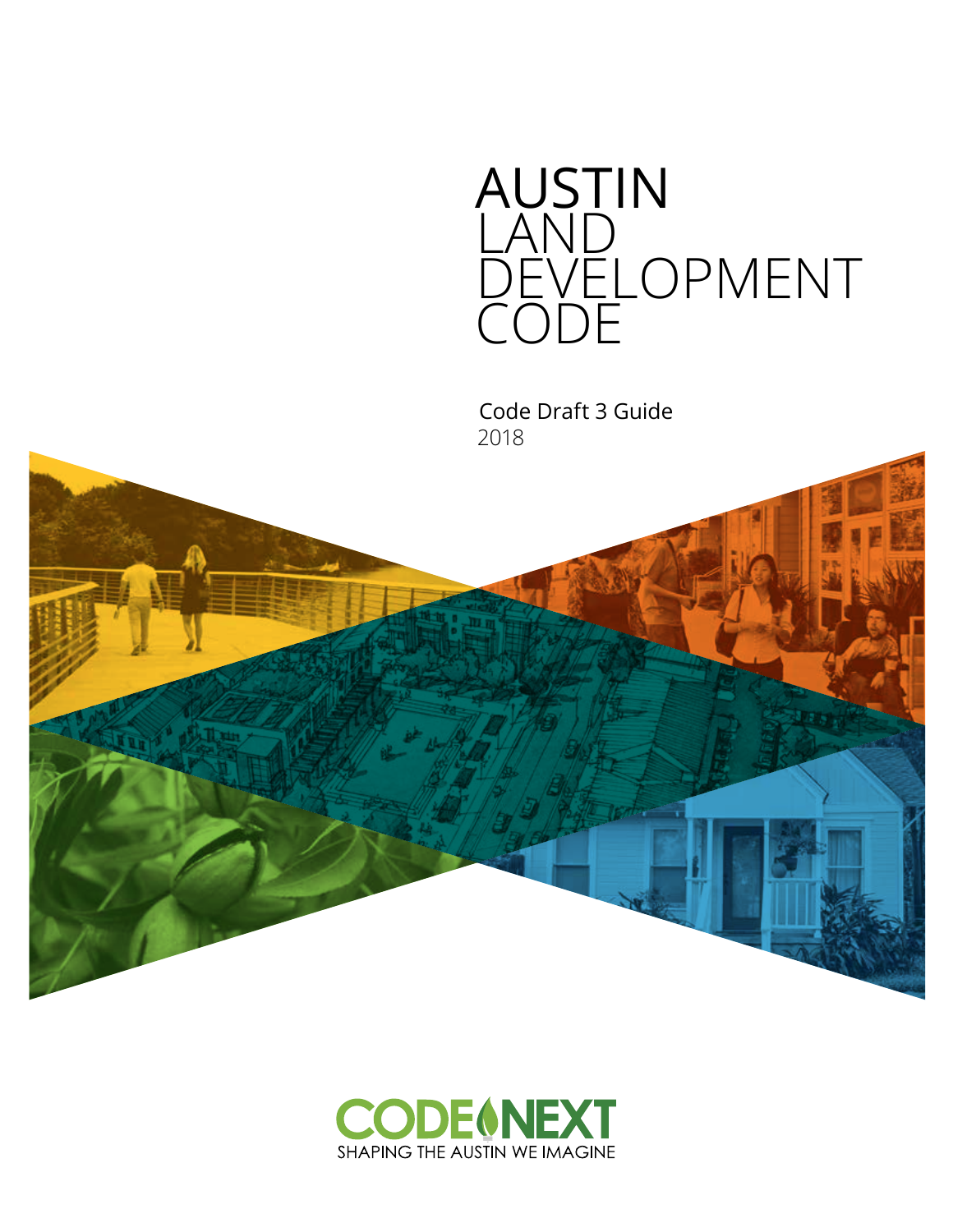**Our existing land development code was written 30 years ago, when Austin's population was half the size it is now. After three decades of amendments, new regulations, and development, the current code is outdated, overly complex, and inconsistent.**

### **So we're writing a new one.**

CodeNEXT is our effort to update our existing code into something more user-friendly and compatible with our growing city. This new code will help the city grow in sustainable, affordable, connected ways -- into the Austin we imagined in our comprehensive plan.

This document -- the Code Draft Guide -- reflects the latest draft of that code, which was developed with feedback from the community, elected and appointed officials, City staff, and the CodeNEXT team. This is not intended to be a comprehensive look at the entire code, but rather an introduction to its major themes. Additional resources and comment tools are available at **AustinTexas.Gov/CodeNEXT.**

### **TABLE OF CONTENTS**

This Code Draft Preview provides insight into the process for CodeNEXT as well as its organization, functionality, and goals. It also highlights how CodeNEXT is working to remedy issues with the current land development code, as identified by the public and City staff. The guide is laid out as follows:

- **Code Diagnosis** Pages 3
- **Anatomy of the Code** Page 4
- **How the Zones Work** Page 5
- **Zone Components - Definitions** Page 6
- **What Do the Zones Mean?**  Page 7
- **Spectrum of Zones** Pages 8-15
- **Mapping Method** Pages 16-18
- **Help Us Get It Right** Pages 19

# **IMAGINEAUST<sup>O</sup>N**

Imagine Austin is Austin's comprehensive plan, adopted by the City Council in 2012. It lays out our residents' vision for a complete community that responds to the pressures and opportunities of our growing, modern city. CodeNEXT is one of the tenets of Imagine Austin.

Imagine Austin's Core Principles for Action include:

- **· Grow as a compact, connected city**
- **· Integrate nature into the city**
- **· Provide paths to prosperity for all**
- **· Develop as an affordable and healthy community**
- **· Sustainably manage water, energy and other environmental resources**
- **· Think creatively and work together**

1840

**629** 1850 **3,494** 1860

Learn more about Imagine Austin at **AustinTexas.Gov/Department/Imagine-Austin**

> **4,428** 1870

**11,013** 1880

**14,575** 1890

**22,258** 1900

**29,860**

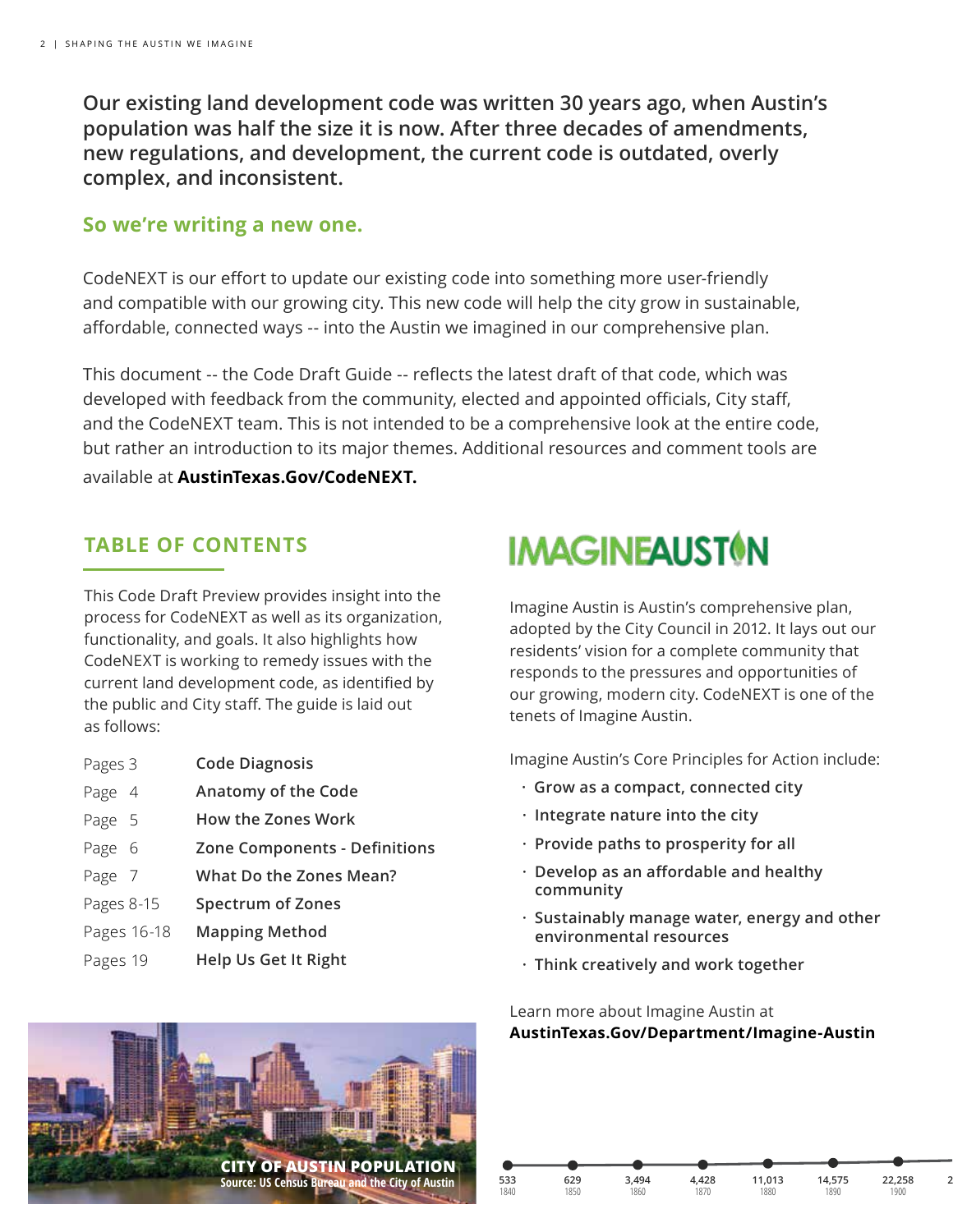## **CODE DIAGNOSIS: TOP 10 ISSUES**

The City's existing land development code is outdated and overly complex. We asked the public, City staff, and the CodeNEXT team to identify specific issues that need to be addressed. Here's what we came up with:



- **Ineffective base zoning districts**
- **Competing layers of regulations**
- **Complicated "opt-in, opt-out" system**
- **Lack of household affordability and choice**
- **Auto-centric code**
- **Not always in line with Imagine Austin**
- **Lack of usability and clarity**
- **Ineffective digital code**
	- **Code changes adversely affect department organization**
	- **Incomplete and complicated administration and procedures**

Read the full Code Diagnosis Report, available at **AustinTexas.Gov/CodeNEXT.**

### **IN AN ATTEMPT TO ADDRESS THESE ISSUES, THE NEW CODE**

- **· Incorporates form- and use-based standards into a unified spectrum of zones**
- **· Incorporates regulations to preserve and protect the character of different places in Austin**
- **· Applies zone standards more consistently across diverse types of development**
- **· Allows for a broader range of standards and compatible mixed uses**
- **· Includes requirements for block size, trail and sidewalk connectivity, and street trees to support walkability**
- **· Reduces the minimum lot size to allow for fewer nonconforming lots and the opportunity to build a smaller house on a smaller lot**
- **· Increases the range of housing types to suit Austin's growing range of residency needs**
- **· Uses graphics, charts, and a clear zone organization to improve the code's clarity and readability**
- **· Defines new uses in order to protect and encourage cultural arts in Austin**
- **· Allows accessory dwelling units (ADUs) in more areas of the city**
- **· Allows housing in more areas than the current code**

**132,459** 1950

**29,860** 1910

**34,876** 1920

**87,930** 1940

**53,120** 1930

**186,545** 1960

**253,539** 1970

**349,890** 1980

**456,622** 1990 **656,562** 2000

**790,390** 2010

**900,701** 2015

**Est. 1,000,000** 2020

**Est. 1,153,977** 2030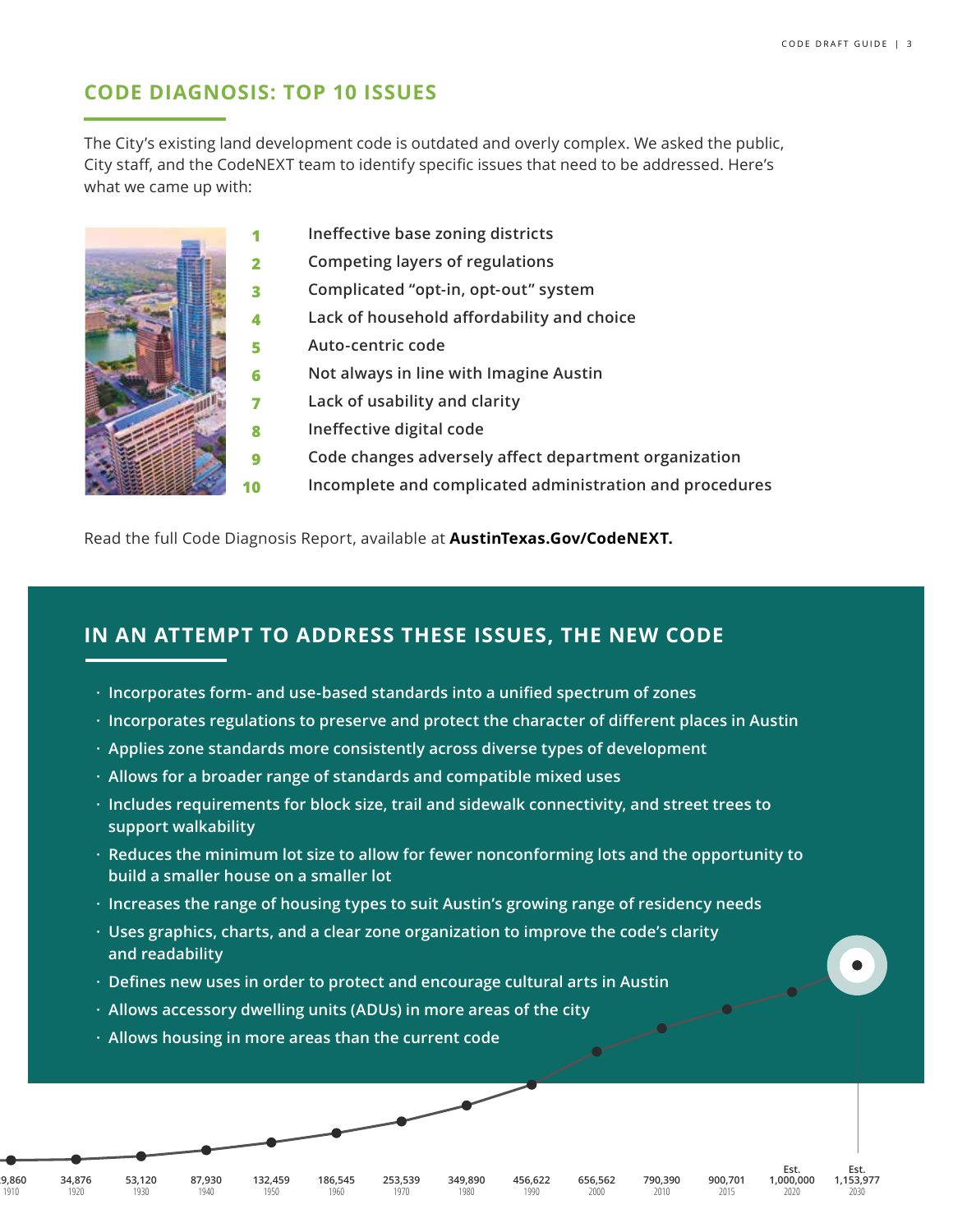# anatomy of THE CODE

### **WHAT IT LOOKS LIKE:**

The code document has been designed to make regulations easy to understand and clear to navigate. Graphics, strong headers and footers, and Table of Contents are included in each section to help users navigate through the code.

### **WHAT'S STAYING IN THE CODE:**

#### **OVERLAY ZONES**

Standards for overlay zones are intended to ensure that proposed development is compatible with existing and future development within unique parts of the city that have a particular character or open space considerations.

#### **FOUNDATIONAL STANDARDS**

For over 30 years, Austin has protected its natural resources through a number of regulatory measures. CodeNEXT will carry forward Austin's historic watershed regulations, as well as the improvements of the 2013 Watershed Protection Ordinance. The new code will build upon this solid foundation with measures to enhance the environmental function and resiliency of sites.



| 1  | <b>Introduction</b>                                                                                                  |
|----|----------------------------------------------------------------------------------------------------------------------|
|    | <b>Administration and Procedures</b>                                                                                 |
|    | <b>General Planning Requirements</b>                                                                                 |
|    | <b>Zoning Code</b>                                                                                                   |
|    | Subdivision                                                                                                          |
| 6  | <b>Site Plan</b>                                                                                                     |
|    | <b>Building, Demolition and Relocation</b><br><b>Permits; Special Requirements for</b><br><b>Historic Structures</b> |
| 8  | <b>Signage</b>                                                                                                       |
| 9  | <b>Transportation</b>                                                                                                |
| 10 | Infrastructure                                                                                                       |
| 11 | <b>Technical Codes</b>                                                                                               |
| 12 | <b>Airport Hazard and Compatible</b><br><b>Land Use</b>                                                              |
| 13 | <b>Definitions and Measures</b>                                                                                      |

**Title 23**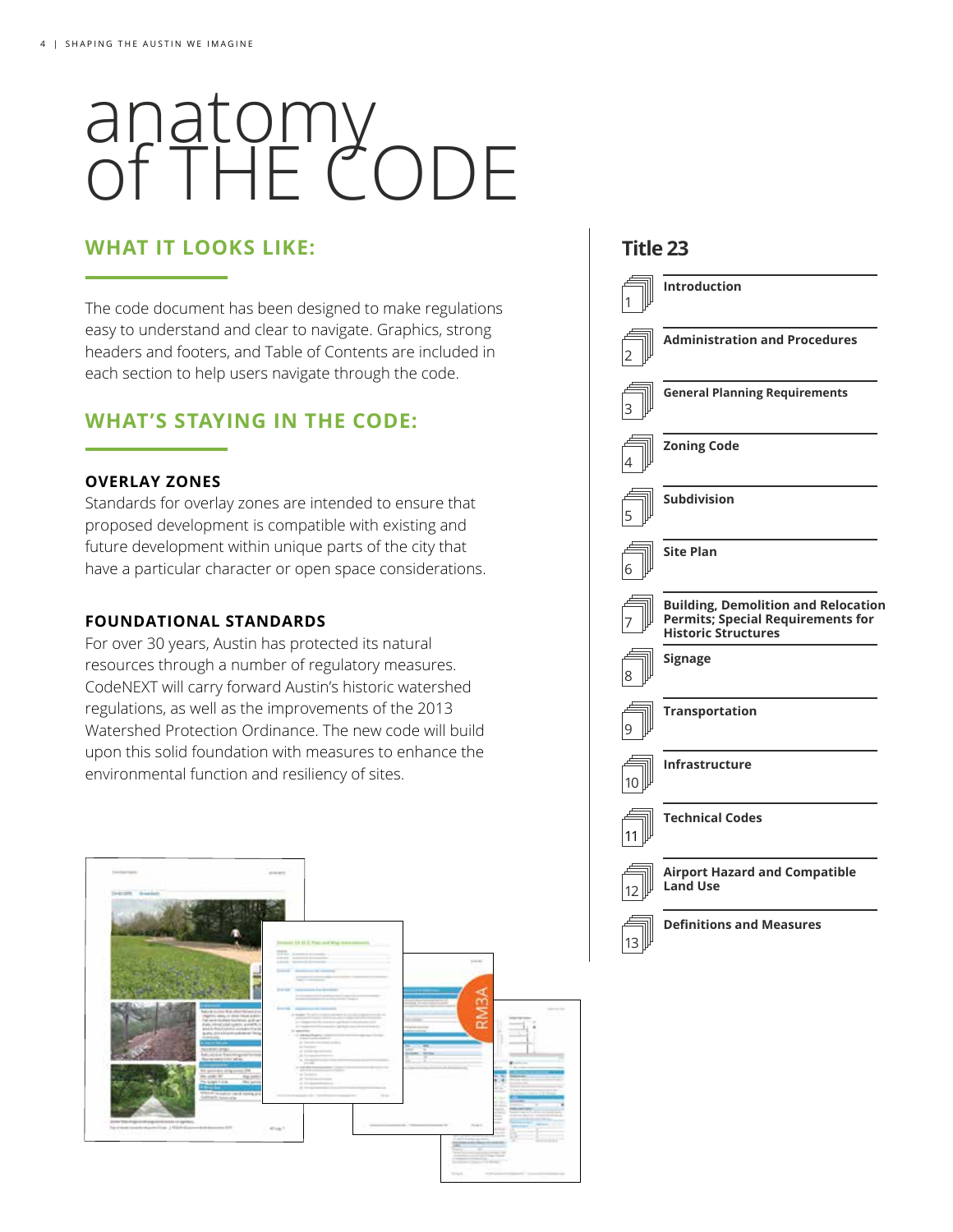# how the ZONES WORK

Austin's Land Development Code guides current and future development to help ensure the safety and well-being of Austinites. One way the code does this is by using zones to regulate what can be built where.

The spectrum of zones provides many tools to help protect the physical character of Austin places while implementing the vision established in Imagine Austin, including:

### **REFINED USES**

Permitted uses have been refined to improve neighborhood compatibility. For example, new Mixed-Use zones include uses that are more tightly calibrated for compatibility with surrounding neighborhoods than zones available in the current code.

### **FLEXIBLE STANDARDS**

Building form standards are regulated using an approach that is similar to the Subchapter F, or "McMansion", standards and have been simplified for clarity.

### **INCREASED HOUSING OPPORTUNITY**

Most zones now allow some residential uses. Mixed-use development can provide more opportunities for residents to access jobs, shopping, education, and entertainment nearby.

### **IMPROVED ZONES**

The zones are arranged into categories and groups. Categories are overall themes, like house-scaled residential or mixed-use. Groups are zones that share common intensities of development and often range from most to least restrictive.

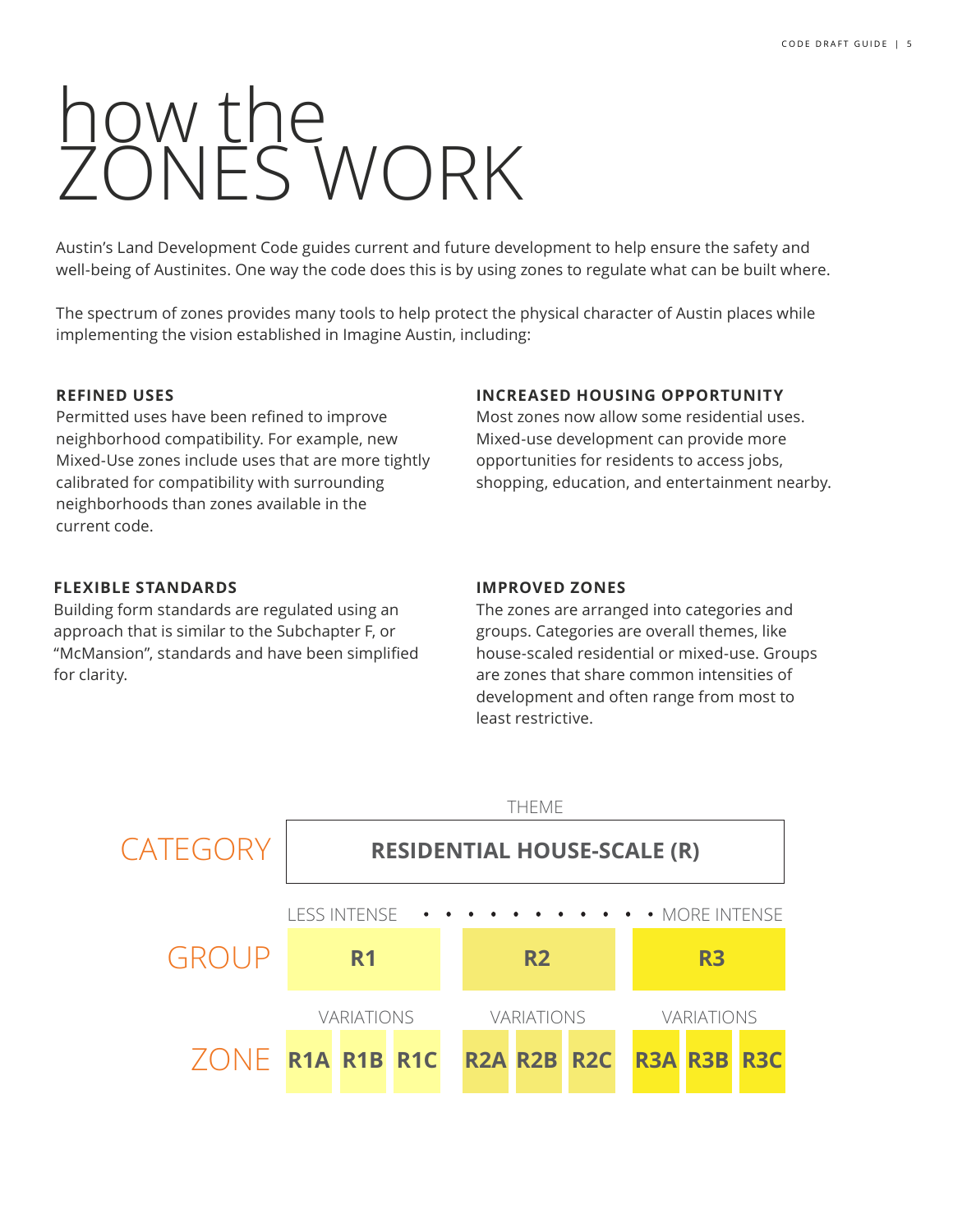# zone components DEFINITIONS

#### **BUILDING COVER / IMPERVIOUS COVER**

Building cover is the percent of a lot that is covered by a building, and impervious cover is the percent of a lot that is covered by a surface that doesn't absorb water. Building cover and impervious cover maximums protect watersheds and can reduce flooding throughout the city by limiting the development footprint on a lot.

### **FORM CONTROLS**

Basic form controls refer to lot size and width, setbacks, impervious cover, building coverage, and building height. Additional form controls add a floor to area ratio (FAR) limitation and compatibility standards. Some form controls have been carried forward from the current code, such as Subchapter F, or "McMansion", regulations.

#### **FAR**

Floor to area ratio (FAR) is the ratio of gross floor area to gross site area. A one-story building that covers the entire lot on which it's located has an FAR of 1.0, as does a building that covers half of the same lot but is two stories tall.

### **AFFORDABLE HOUSING BONUS PROGRAM**

The affordable housing bonus program is a way to incentivize the production of long-term affordable residential units by allowing a development to have additional units, height, or FAR in exchange for providing affordable housing.

#### **COMPATIBILITY**

Compatibility is a condition in which two different land uses can coexist in close proximity without negatively impacting each other. Compatibility is triggered by House-Scale Residential zones. Properties in proximity to those zones may be required to limit the building height, create screening buffers, or increase their rear setback.

#### **PARKING**

Parking minimums exist for all zones except Regional Centers. These standards differ by use and can be further reduced if the project further enhances the utilization of a multi-modal network. Generally, one parking space is required per residential unit built on a lot.

### **ACCESSORY DWELLING UNITS (ADUS)**

Accessory dwelling units (ADUs), also known as granny flats or garage apartments, are smaller secondary units that can be built on most residential properties as long as site development standards are still met.

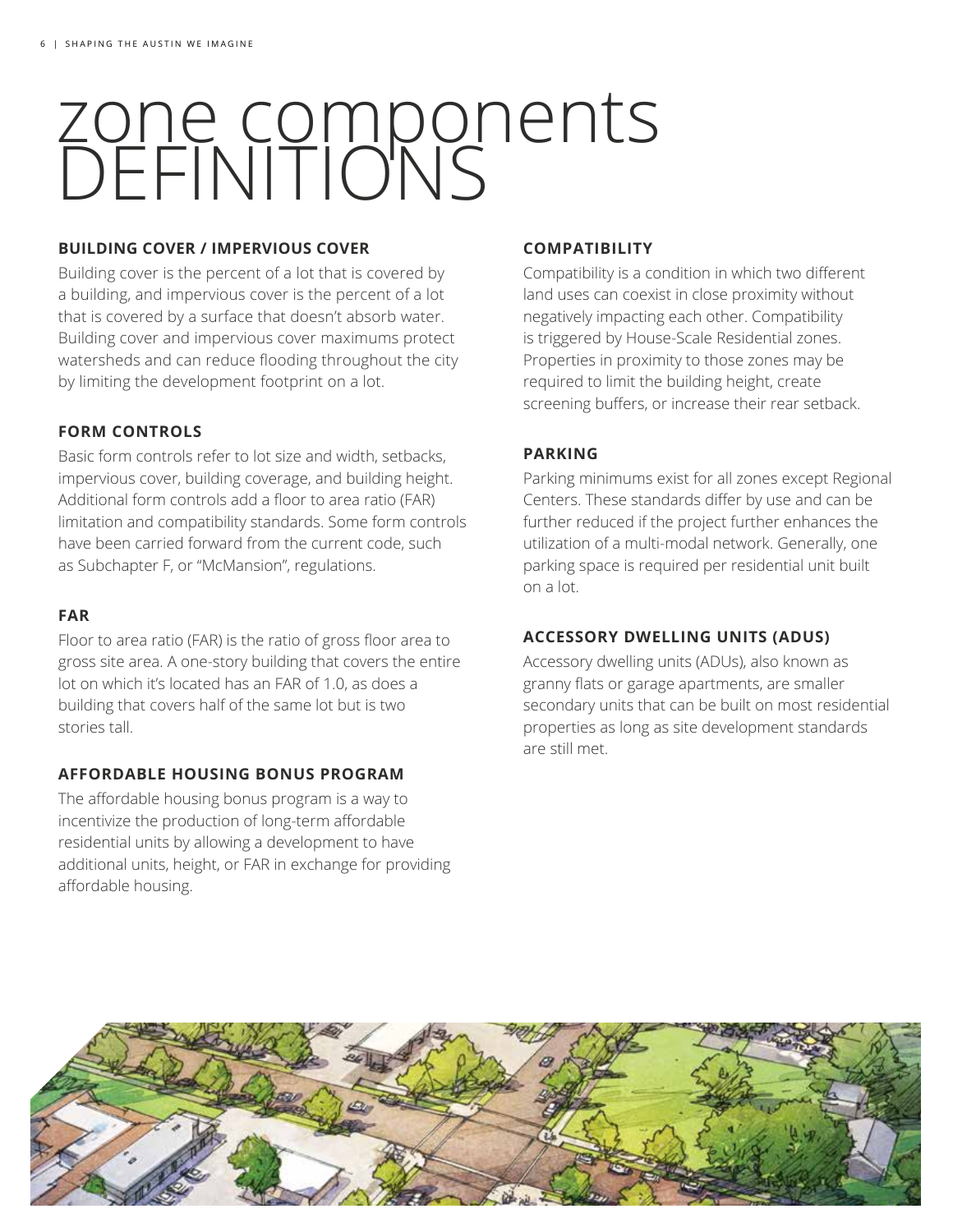# what do the ZONES MEAN?

|                                                                              | <b>Residential House-</b><br><b>Scale (R) Zones</b>                                                                                                                                                                                                                                                                                                                                                      | <b>Residential Multi-</b><br><b>Unit (RM) Zones</b>                                                                                                                    | <b>Main Street</b><br>(MS) Zones                                                                                                                                                                                                                        | Mixed-Use<br>(MU) Zones                                                                                                                                                                                                                                                                 | <b>Regional Center &amp;</b><br><b>Commercial Zones</b>                                                                                                                                                                                                                                                  |
|------------------------------------------------------------------------------|----------------------------------------------------------------------------------------------------------------------------------------------------------------------------------------------------------------------------------------------------------------------------------------------------------------------------------------------------------------------------------------------------------|------------------------------------------------------------------------------------------------------------------------------------------------------------------------|---------------------------------------------------------------------------------------------------------------------------------------------------------------------------------------------------------------------------------------------------------|-----------------------------------------------------------------------------------------------------------------------------------------------------------------------------------------------------------------------------------------------------------------------------------------|----------------------------------------------------------------------------------------------------------------------------------------------------------------------------------------------------------------------------------------------------------------------------------------------------------|
| <b>PURPOSE</b>                                                               | This category allows for<br>house scale buildings<br>with varying amounts<br>of residential units. The<br>number of units allowed<br>per lot are designated by<br>the number in the zone<br>name (R1 is typically 1<br>unit, R2 is typically 2<br>units, etc.). The number<br>of units can only be<br>achieved if it also<br>meets site dimensions<br>and other standards<br>summarized in the<br>chart. | This category is<br>meant to serve as a<br>transition between<br>lower-intensity<br>residential zones and<br>higher-intensity zones<br>allowing a mixture<br>of uses.  | This category is<br>meant to provide<br>housing and<br>convenient access<br>to employment,<br>amenities, and<br>services for nearby<br>residents in a<br>lower-intensity<br>environment.<br>located at<br>neighborhood<br>centers served by<br>transit. | This category is<br>designed to provide<br>housing and<br>office or service<br>employment<br>within walking<br>distance of low-<br>intensity residential<br>neighborhoods<br>and to maintain<br>areas with an<br>existing pattern of<br>commercial uses<br>in house-scale<br>buildings. | The Regional Center<br>zone category is<br>designed for areas<br>identified in Imagine<br>Austin as regional<br>centers with large<br>numbers of jobs<br>and housings.<br>The Commercial<br>zone category<br>provides standards<br>for development<br>related to storage<br>and warehousing of<br>goods. |
| <b>TYPES OF</b><br><b>BUILDINGS</b>                                          | Single-family detached<br>and attached homes,<br>duplexes, small<br>multiplexes, cottages,<br>row houses, and ADUs.                                                                                                                                                                                                                                                                                      | Mobile home parks,<br>multi-story residential<br>buildings                                                                                                             | Single and multi-<br>story buildings<br>with a vertical mix<br>of residential and<br>commercial uses.                                                                                                                                                   | Multi-story buildings<br>with a horizontally-<br>or vertically<br>oriented mix of<br>uses.                                                                                                                                                                                              | Large vertical office<br>or residential<br>buildings,<br>warehouses,<br>storage buildings.                                                                                                                                                                                                               |
| <b>WHERE</b><br><b>CAN</b><br><b>I FIND</b><br><b>THESE</b><br>ZONES?        | Applied primarily in<br>residential areas within<br>neighborhoods.                                                                                                                                                                                                                                                                                                                                       | Applied throughout<br>the city in a variety<br>of contexts ranging<br>from smaller lots<br>within residential<br>neighborhoods to<br>entire blocks along<br>corridors. | Applied along<br>corridors or at<br>neighborhood<br>nodes within<br>the urban core<br>to reinforce and<br>promote walkable<br>mixed-use<br>development.                                                                                                 | Applied to<br>commercial and<br>mixed-use areas<br>with lower intensity<br>zones providing<br>neighborhood<br>services and higher<br>intensity zones<br>along corridors and<br>major streets.                                                                                           | Regional Center<br>zones can be found<br>in downtown Austin.<br>Commercial zones<br>are mainly found<br>near corridors and<br>industrial sites.                                                                                                                                                          |
| <b>HOW DOES</b><br><b>IT DIFFER</b><br><b>FROM</b><br><b>OTHER</b><br>ZONES? | Buildings in this<br>category must be built<br>to house form. Uses<br>allowed are primarily<br>residential.                                                                                                                                                                                                                                                                                              | These zones require<br>primarily residential<br>uses while allowing<br>for more building<br>types.                                                                     | These zones<br>include more<br>form controls to<br>create an active<br>streetscape and<br>allow for uses<br>conducive to that<br>environment.                                                                                                           | These zones<br>provide flexibility<br>in building form<br>and use to<br>accommodate<br>varying contexts.                                                                                                                                                                                | These zones are<br>the most intense<br>zones, appropriate<br>for downtown and<br>regional centers.                                                                                                                                                                                                       |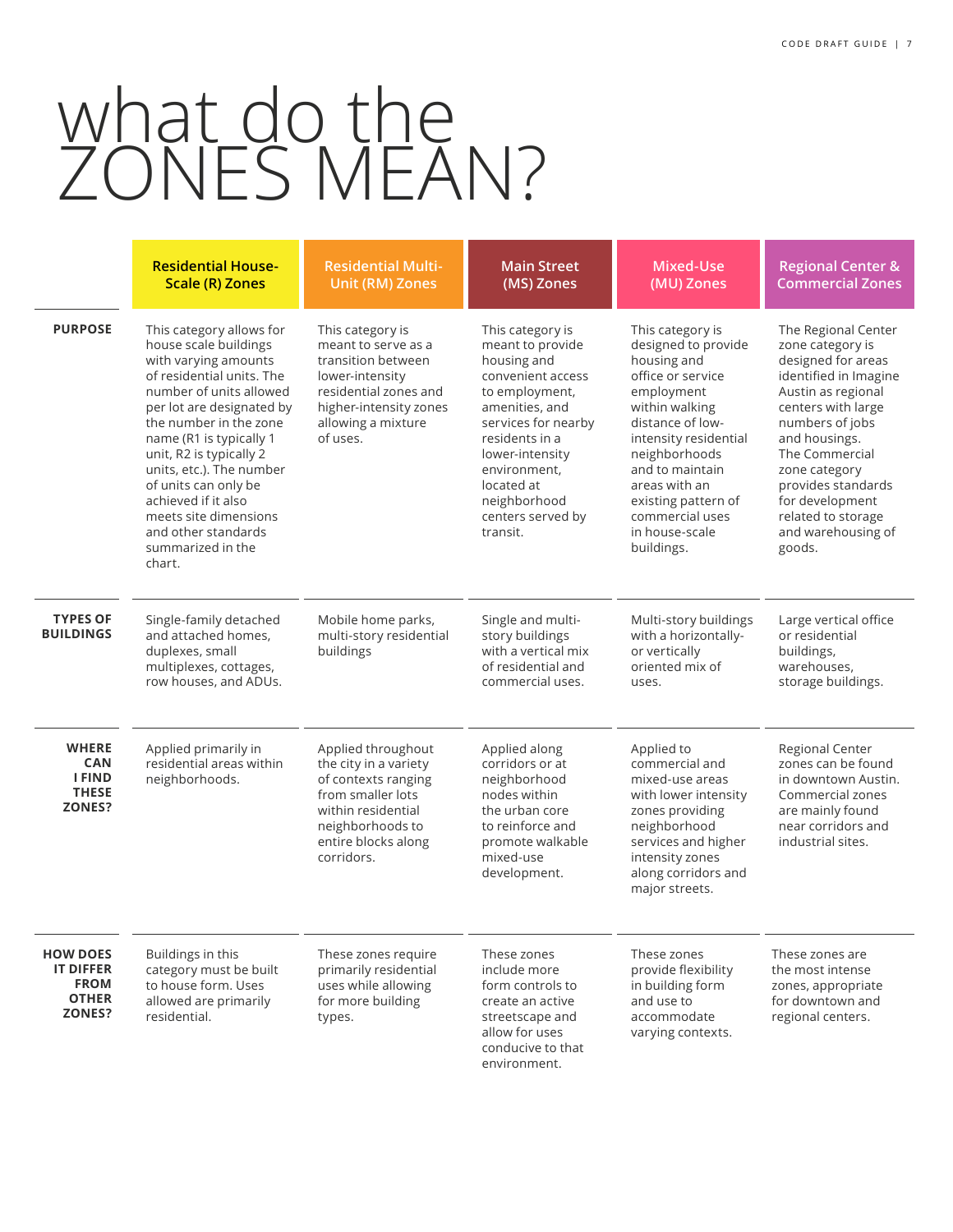# Residential House-Scale

|                                                     | <b>RR</b>     | $\Delta$        | <b>R1</b>        |                  |                      | <b>R2</b>        |                   |                   |
|-----------------------------------------------------|---------------|-----------------|------------------|------------------|----------------------|------------------|-------------------|-------------------|
|                                                     | LESS INTENSE  |                 |                  |                  |                      |                  |                   |                   |
|                                                     | <b>RURAL</b>  | <b>LAKE ATX</b> | R <sub>1</sub> A | R <sub>1</sub> B | R <sub>1C</sub>      | R <sub>2</sub> A | R <sub>2</sub> B  | R <sub>2C</sub>   |
| <b>UNIT</b>                                         | One           | One             | One              | One              | One                  | Two              | Two               | Two               |
| <b>MOST</b><br><b>SIMILAR TO</b>                    | ${\sf RR}$    | LA              | $SF-1$           | $SF-2$           | $SF-2$               | $SF-2$           | $SF-3$<br>& SF-4B | $SF-3$<br>& SF-4B |
| <b>BUILDING</b><br>HEIGHT (FT)                      | 35            | 35              | 35               | 35               | 32                   | 32               | 35                | 32                |
| <b>FRONT</b><br><b>SETBACK (FT)</b>                 | 40            | 40              | 25               | 25               | 25                   | 25               | 25                | 25                |
| <b>BUILDING</b><br>COVER                            | 20%           | Varies          | 35%              | 40%              | 40%                  | 40%              | 40%               | 40%               |
| <b>IMPERVIOUS</b><br>COVER                          | 25%           | Varies          | 40%              | 45%              | 45%                  | 45%              | 45%               | 45%               |
| <b>FORM</b><br>CONTROLS                             | Basic         | Basic           | <b>Basic</b>     | Basic            | Addt'l               | Addt'l           | Basic             | Addt'l            |
| <b>AFFORDABLE</b><br><b>HOUSING</b><br><b>BONUS</b> | Yes           | Yes             | Yes              | Yes              | Yes                  | No               | No                | No                |
| <b>ACCESSORY</b><br><b>DWELLING</b><br><b>UNIT</b>  | With<br>Bonus | With<br>Bonus   | With<br>Bonus    | With<br>Bonus    | With<br><b>Bonus</b> | Allowed          | Allowed           | Allowed           |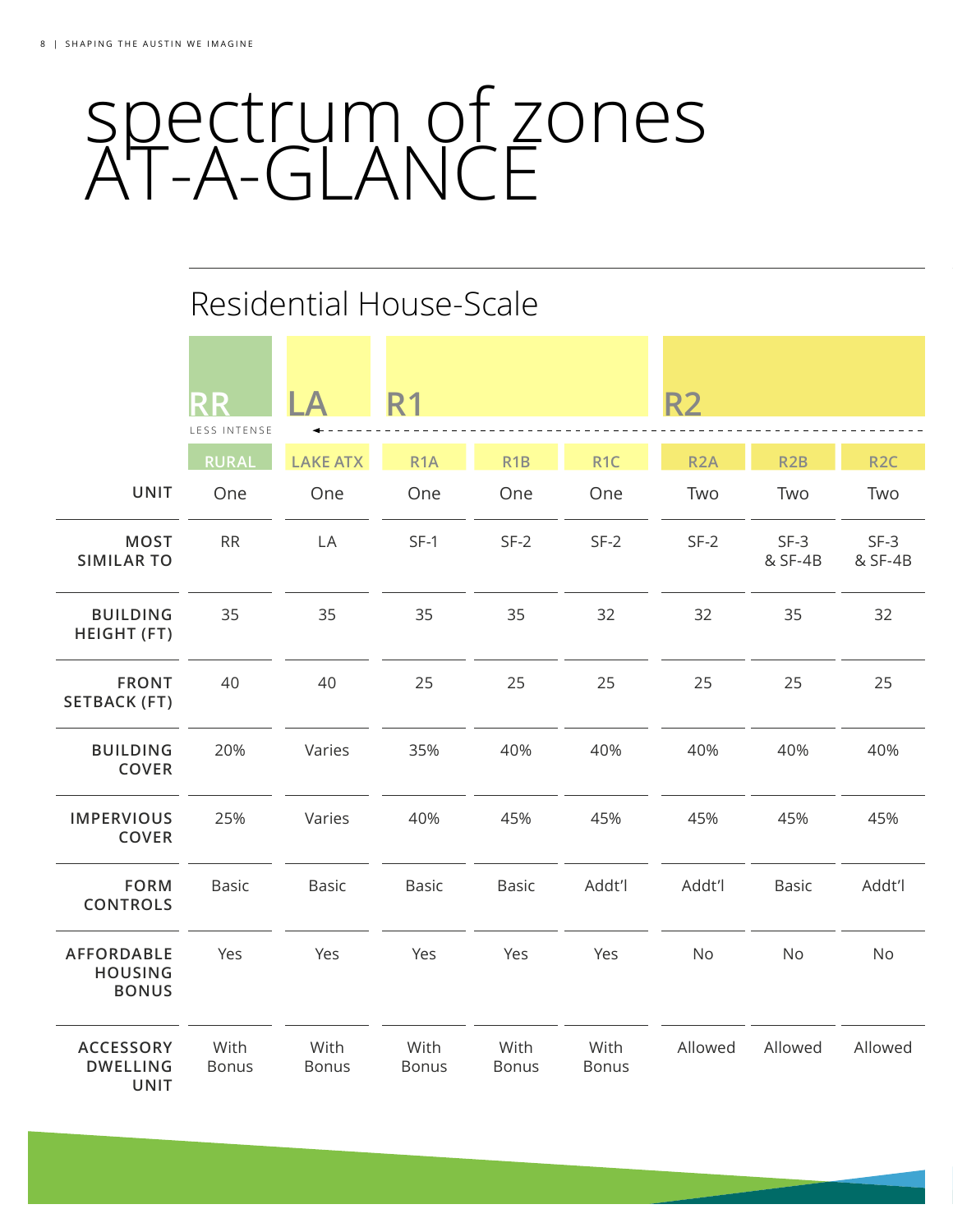

| <b>R2</b><br>$\cdots\cdots\cdots\cdots\cdots$ |                 | <b>R3</b>         |                   |                   |                   | R4<br>---------- <b>-</b> |            | MORE INTENSE |
|-----------------------------------------------|-----------------|-------------------|-------------------|-------------------|-------------------|---------------------------|------------|--------------|
| R <sub>2</sub> D                              | R <sub>2E</sub> | R <sub>3</sub> A  | R <sub>3</sub> B  | R <sub>3</sub> C  | R <sub>3</sub> D  | R <sub>4</sub> A          | <b>R4B</b> | R4C          |
| Two                                           | Two             | Three             | Three             | Three             | Three             | Four                      | Four       | Four         |
| SF-4A                                         | SF-4A           | $SF-3$<br>& SF-4B | $SF-3$<br>& SF-4B | $SF-3$<br>& SF-4B | $SF-3$<br>& SF-4B | $SF-5$                    | $SF-5$     | $SF-5$       |
| 35                                            | 32              | 32                | 35                | 32                | 32                | 32                        | 32         | 32           |
| 15                                            | 15              | 25                | 25                | 25                | 15                | 25                        | 15         | 15           |
| 55%                                           | 55%             | 40%               | 40%               | 40%               | 40%               | 40%                       | 40%        | 40%          |
| 65%                                           | 65%             | 45%               | 45%               | 45%               | 45%               | 45%                       | 45%        | 45%          |
| Basic                                         | Addt'l          | Addt'l            | Basic             | Addt'l            | Addt'l            | Addt'l                    | Addt'l     | Addt'l       |
| No                                            | No              | No                | No                | No                | No                | Yes                       | Yes        | Yes          |
| Allowed                                       | Allowed         | Allowed           | Allowed           | Allowed           | Allowed           | Allowed                   | Allowed    | Allowed      |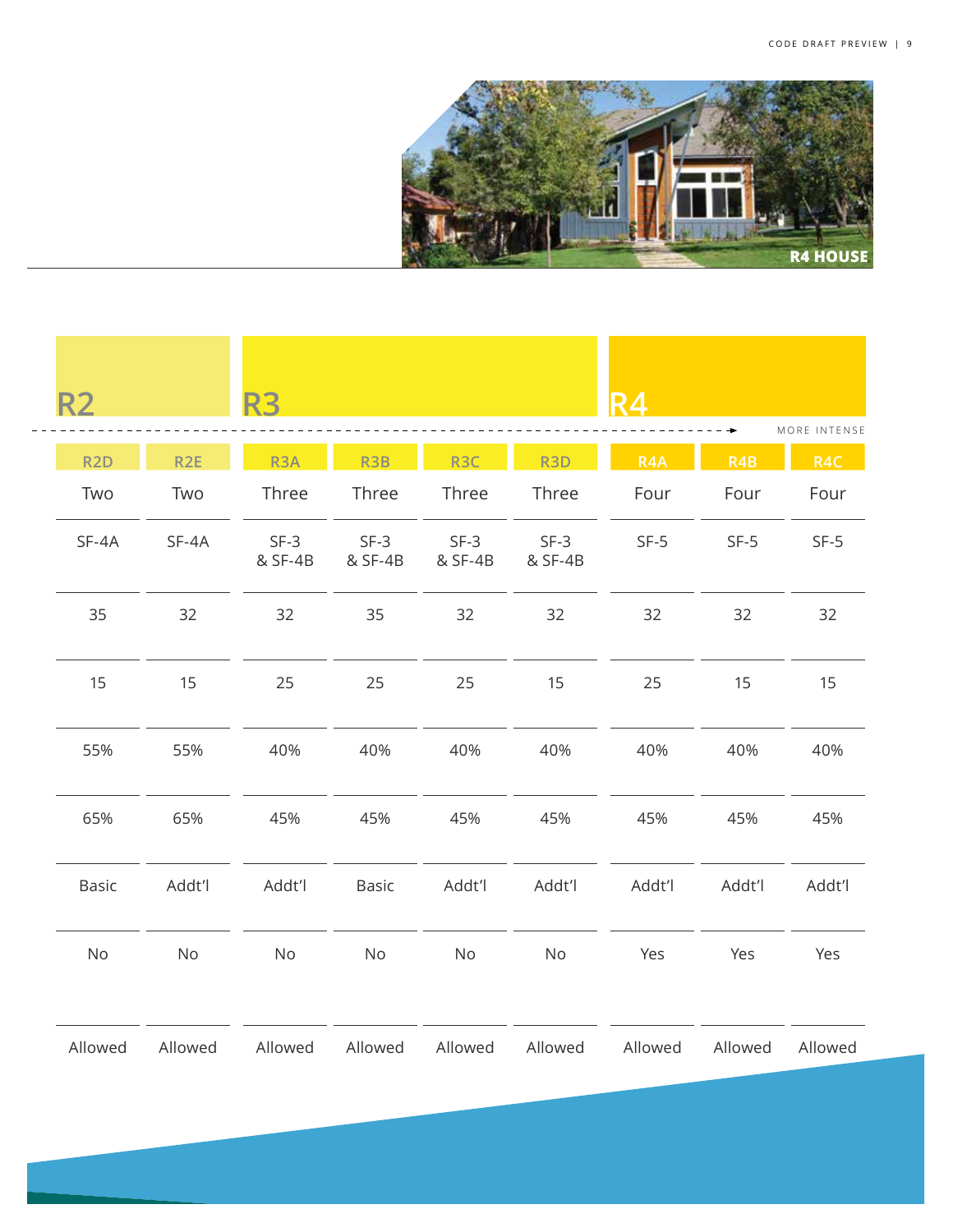# Residential Multi-Unit

|                                                     | LESS INTENSE | D M 1              |                    | <b>RMC</b>         |                    | RN                 | <b>RM</b>          | MORE INTENSE       |
|-----------------------------------------------------|--------------|--------------------|--------------------|--------------------|--------------------|--------------------|--------------------|--------------------|
|                                                     | <b>MH</b>    | RM1A               | RM1B               | RM <sub>2</sub> A  | RM2B               | RM3A               | RM4A               | RM5A               |
| <b>UNIT</b>                                         | Varies       | $12 - 18/$<br>Acre | $18 - 24/$<br>Acre | $18 - 24/$<br>Acre | $24 - 36/$<br>Acre | $24 - 36/$<br>Acre | $24 - 48/$<br>Acre | $24 - 54/$<br>Acre |
| <b>MOST</b><br><b>SIMILAR TO</b>                    | MH           | $SF-6$             | $SF-6$ ,<br>$MF-1$ | $MF-1$ ,<br>$MF-2$ | $MF-2$ ,<br>$MF-3$ | MF-3,<br>$MF-4$    | $MF-4,$<br>$MF-5$  | MF-5,<br>$MF-6$    |
| <b>BUILDING</b><br><b>HEIGHT (FT)</b>               | 35           | 35                 | 45                 | 40                 | 40                 | 60                 | 60                 | 90                 |
| <b>FRONT</b><br><b>SETBACK</b><br>(FT)              | 25           | 25                 | 10                 | 25                 | 10                 | 15                 | 5                  | 15                 |
| <b>BUILDING</b><br><b>COVER</b>                     | N/A          | 40%                | 50%                | 50%                | 50%                | 60%                | 80%                | 70%                |
| <b>IMPERVIOUS</b><br><b>COVER</b>                   | N/A          | 45-55%             | 60%                | 60%                | 60%                | 70%                | 90%                | 80%                |
| <b>FORM</b><br><b>CONTROLS</b>                      | <b>Basic</b> | <b>Basic</b>       | Addt'l             | <b>Basic</b>       | Addt'l             | <b>Basic</b>       | Addt'l             | Addt'l             |
| <b>AFFORDABLE</b><br><b>HOUSING</b><br><b>BONUS</b> | <b>No</b>    | Yes                | Yes                | Yes                | Yes                | Yes                | Yes                | Yes                |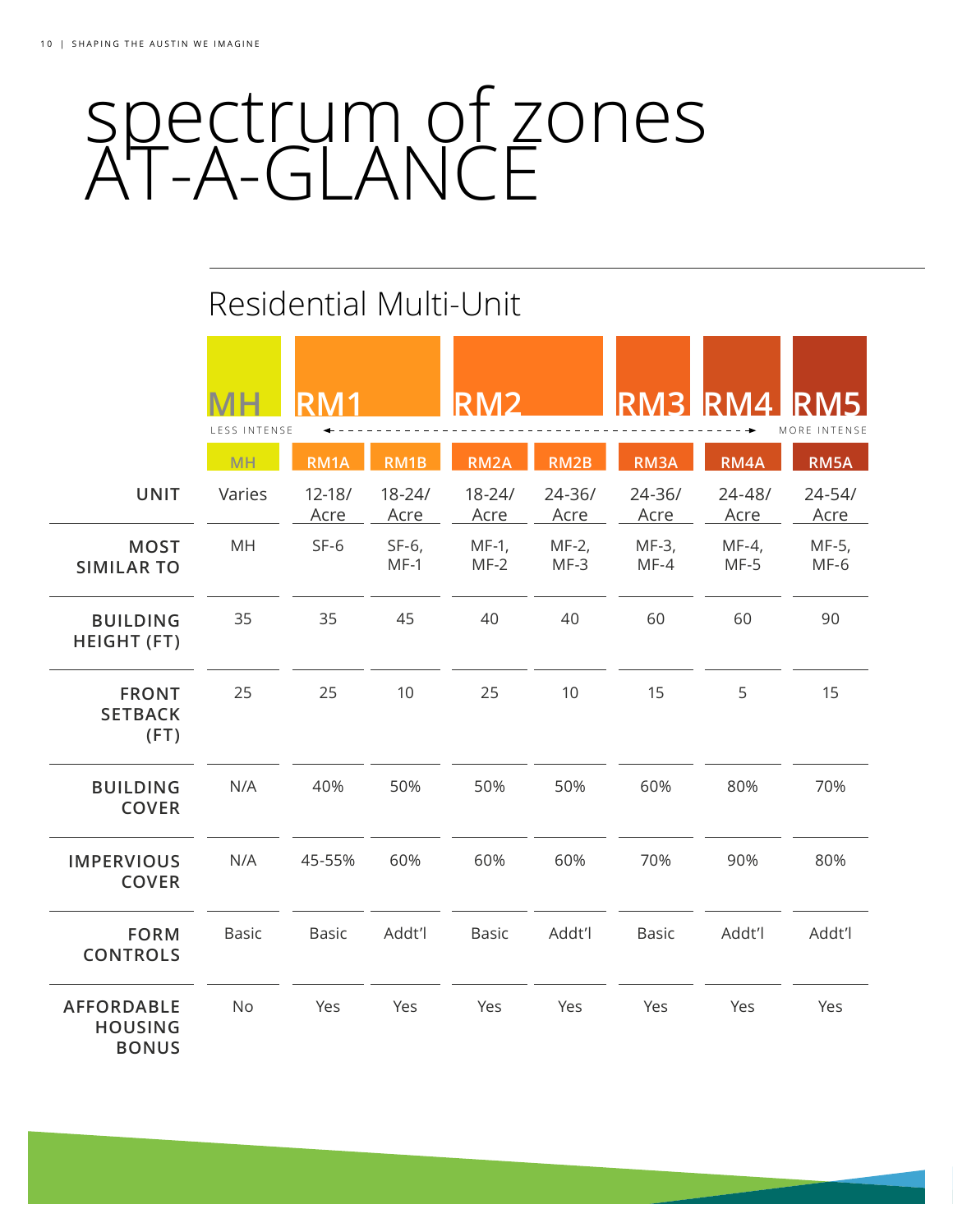

# Main Street

|                                                     | IS1<br>LESS INTENSE        |                          | <b>MS2</b>               |                            |                          | <b>MS3</b>    | MORE INTENSE    |
|-----------------------------------------------------|----------------------------|--------------------------|--------------------------|----------------------------|--------------------------|---------------|-----------------|
|                                                     | MS1A                       | MS1B                     | MS <sub>2</sub> A        | MS2B                       | MS <sub>2C</sub>         | MS3A          | MS3B            |
| <b>UNIT</b>                                         | Varies                     | Varies                   | Varies                   | Varies                     | Varies                   | Varies        | Varies          |
| <b>MOST</b><br><b>SIMILAR TO</b>                    | $NO-V,$<br>$LO-V,$<br>GO-V | $LR-V,$<br>GR-V,<br>CS-V | NO-V,<br>$LO-V,$<br>GO-V | $LR-V,$<br>GR-V,<br>$CS-V$ | $LR-V,$<br>GR-V,<br>CS-V | GR-V,<br>CS-V | GR-V,<br>$CS-V$ |
| <b>BUILDING</b><br><b>HEIGHT (FT)</b>               | 35                         | 35                       | 45                       | 45                         | 45                       | 60            | 60              |
| <b>FRONT</b><br><b>SETBACK</b><br>(FT)              | $5-10$                     | $5-10$                   | $5 - 10$                 | $5-10$                     | $5-10$                   | $5-10$        | $5 - 10$        |
| <b>BUILDING</b><br><b>COVER</b>                     | 70%                        | 70%                      | 70%                      | 70%                        | 70%                      | 90%           | 90%             |
| <b>IMPERVIOUS</b><br><b>COVER</b>                   | 80%                        | 80%                      | 80%                      | 80%                        | 80%                      | 95%           | 95%             |
| <b>FORM</b><br><b>CONTROLS</b>                      | Addt'l                     | Addt'l                   | Addt'l                   | Addt'l                     | Addt'l                   | Addt'l        | Addt'l          |
| <b>AFFORDABLE</b><br><b>HOUSING</b><br><b>BONUS</b> | <b>No</b>                  | No                       | No                       | No                         | No                       | Yes           | Yes             |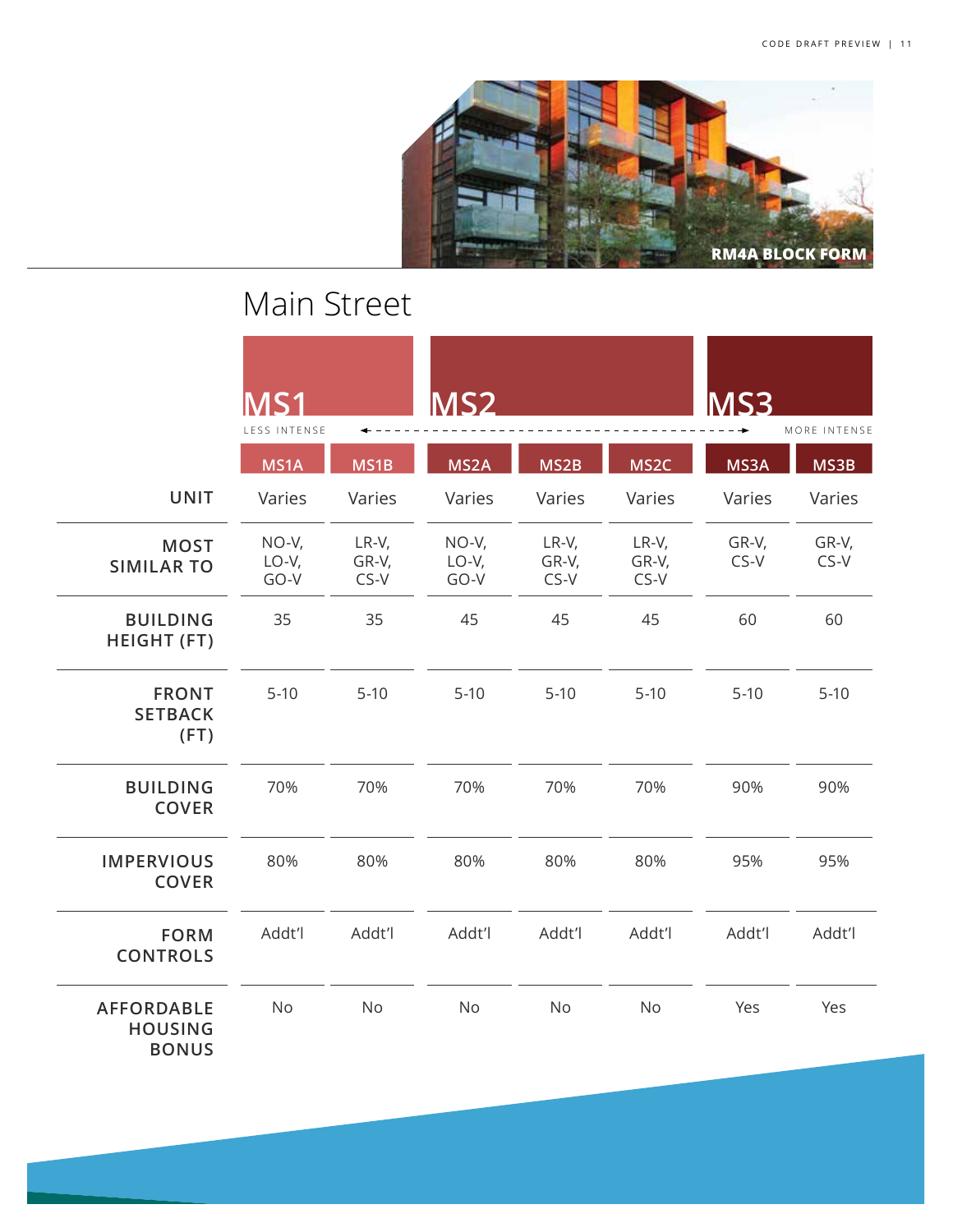# Mixed-Use

|                                                     | MU1<br>LESS INTENSE |                           |                           |                           | MU <sub>2</sub>           |         |
|-----------------------------------------------------|---------------------|---------------------------|---------------------------|---------------------------|---------------------------|---------|
|                                                     | MU1A                | MU1B                      | MU1C                      | MU1D                      | MU <sub>2</sub> A         | MU2B    |
| <b>UNIT</b>                                         | 24/Acre             | 24/Acre                   | 24/Acre                   | 24/Acre                   | 18/Acre                   | 36/Acre |
| <b>MOST</b><br><b>SIMILAR TO</b>                    | NO-MU,<br>LO-MU     | LR-MU,<br>GR-MU,<br>CS-MU | NO-MU,<br>LO-MU,<br>GO-MU | LR-MU,<br>GR-MU,<br>CS-MU | NO-MU,<br>LO-MU,<br>LR-MU | GO-MU   |
| <b>BUILDING</b><br>HEIGHT (FT)                      | 32                  | 32                        | 45                        | 45                        | 45                        | 60      |
| <b>FRONT</b><br><b>SETBACK (FT)</b>                 | 25                  | 25                        | 25                        | 25                        | 15                        | 15      |
| <b>BUILDING</b><br><b>COVER</b>                     | 50%                 | 50%                       | 50%                       | 60%                       | 50%                       | 60%     |
| <b>IMPERVIOUS</b><br><b>COVER</b>                   | 70%                 | 70%                       | 70%                       | 80%                       | 70%                       | 80%     |
| <b>FORM</b><br><b>CONTROLS</b>                      | Addt'l              | Addt'l                    | Addt'l                    | Addt'l                    | Basic                     | Basic   |
| <b>AFFORDABLE</b><br><b>HOUSING</b><br><b>BONUS</b> | Yes                 | Yes                       | Yes                       | Yes                       | Yes                       | Yes     |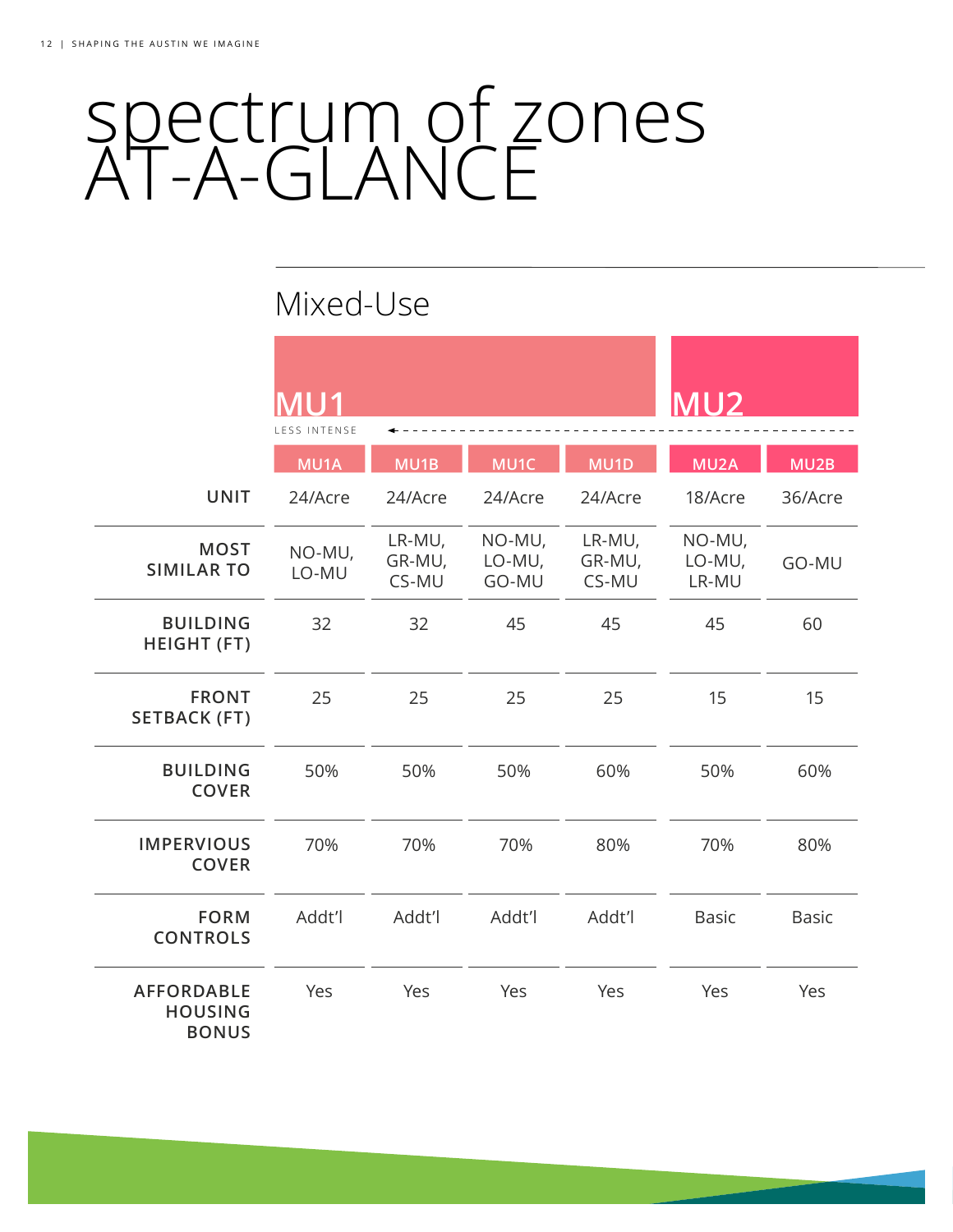

| MU5A<br>MORE INTENSE                     | ÷                   | MU4             |         | MU3     |
|------------------------------------------|---------------------|-----------------|---------|---------|
| MU5A                                     | MU4B                | MU4A            | MU3B    | MU3A    |
| 54/Acre                                  | 36/Acre             | 36/Acre         | 36/Acre | 36/Acre |
| $\mathsf{CH}% \left( \mathcal{M}\right)$ | CS-MU,<br>$CS-1-MU$ | $CS$ -CO-<br>MU | GR-MU   | GR-MU   |
| 80                                       | 60                  | 60              | 60      | 60      |
| $30\,$                                   | $10$                | $10$            | $10$    | $10$    |
| 70%                                      | 95%                 | 90%             | 75%     | 75%     |
| 75%                                      | 95%                 | 95%             | 90%     | 90%     |
| Basic                                    | Basic               | Basic           | Basic   | Basic   |
| Yes                                      | Yes                 | Yes             | Yes     | Yes     |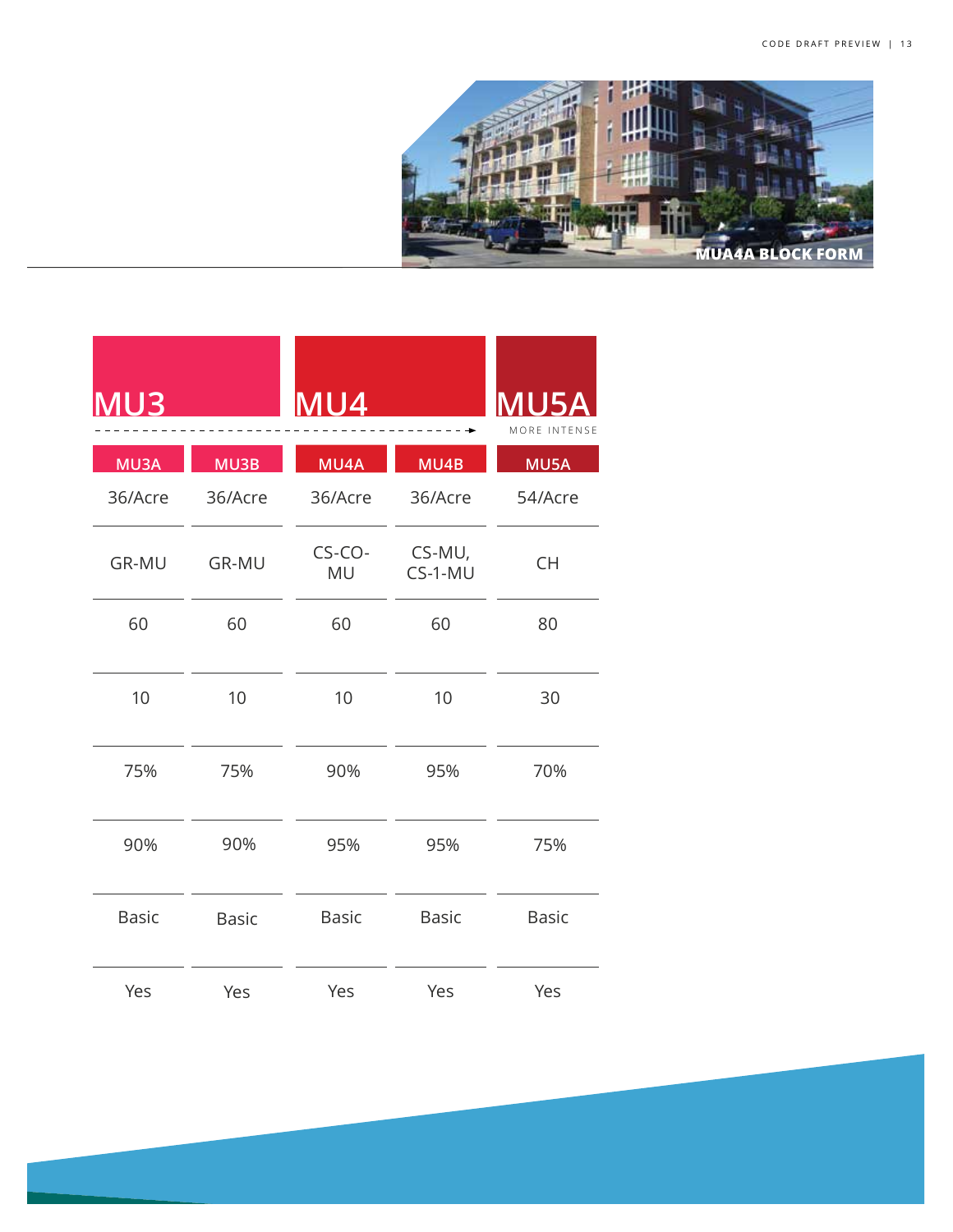|                                                     |                     | <b>Regional Center</b> |                  | Commercial     |                                 |  |
|-----------------------------------------------------|---------------------|------------------------|------------------|----------------|---------------------------------|--|
|                                                     | <b>LESS INTENSE</b> | $\mathsf{I}\mathsf{C}$ |                  | $\blacksquare$ | MORE INTENSE                    |  |
|                                                     | COMMERCIAL          | <b>URBAN CENTER</b>    | DOWNTOWN<br>CORE | COMMERCIAI     | <b>COMMERCIAL<br/>WAREHOUSE</b> |  |
| <b>MOST</b><br><b>SIMILAR TO</b>                    | <b>DMU</b>          | <b>New</b><br>Zone     | CBD              | <b>CR</b>      | W/LO                            |  |
| <b>BUILDING</b><br><b>HEIGHT (FT)</b>               | Varies<br>120 Max   | Varies,<br>No Limit    | No Limit         | 40             | 25                              |  |
| <b>FRONT</b><br><b>SETBACK (FT)</b>                 | $5 - 10$            | $5-10$                 | 10 Max           | 50             | 25                              |  |
| <b>BUILDING</b><br><b>COVER</b>                     | 95%                 | 90%                    | 100%             | 25%            | 50%                             |  |
| <b>IMPERVIOUS</b><br><b>COVER</b>                   | 95%                 | 95%                    | 100%             | 60%            | 70%                             |  |
| <b>FORM</b><br><b>CONTROLS</b>                      | Addt'l              | Addt'l                 | Addt' I          | <b>Basic</b>   | <b>Basic</b>                    |  |
| <b>AFFORDABLE</b><br><b>HOUSING</b><br><b>BONUS</b> | <b>No</b>           | Yes                    | <b>No</b>        | <b>No</b>      | <b>No</b>                       |  |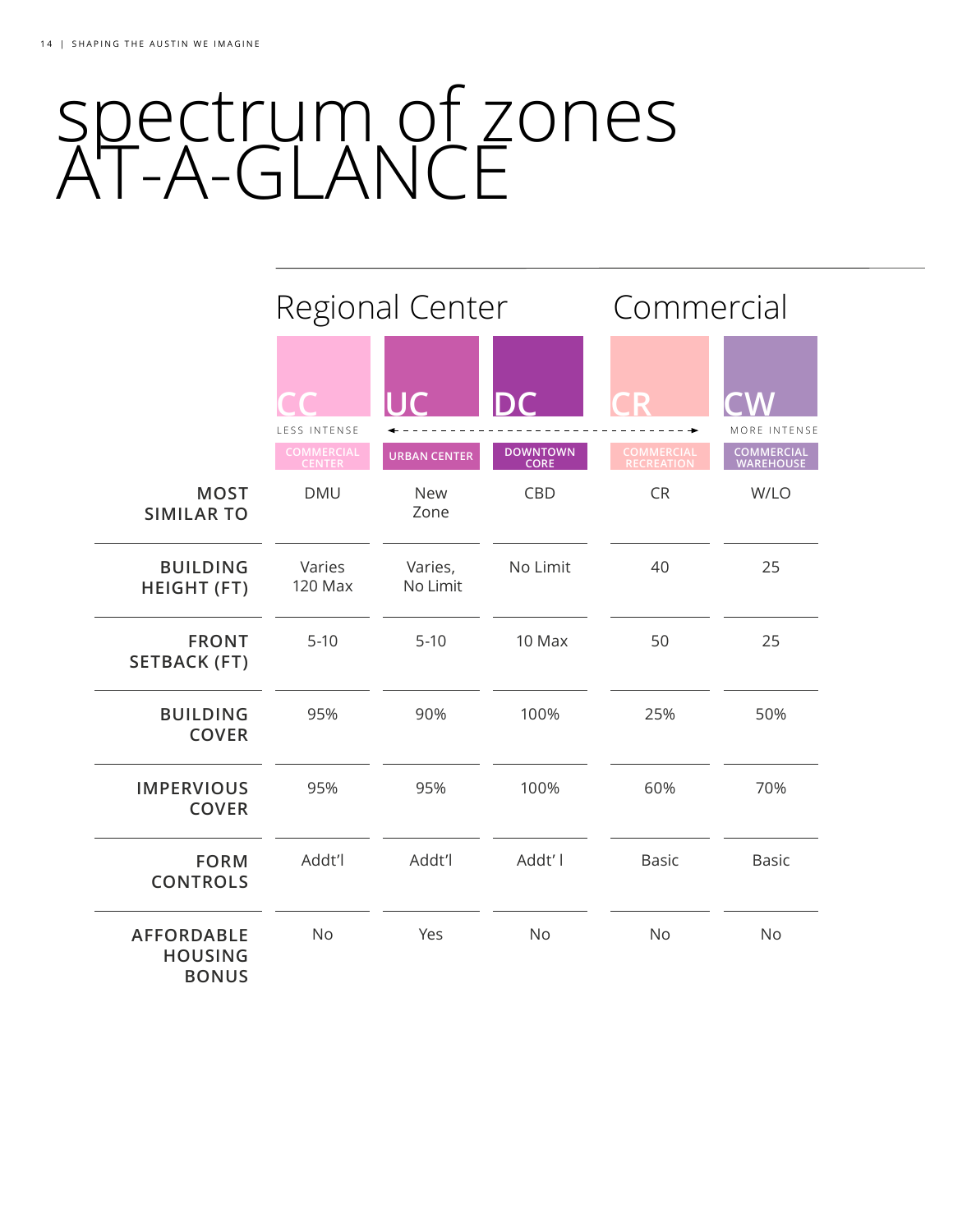applicable to a PUD must be superior to the development that would occur in compliance with conventional zoning and

|                                                     | Industrial                       |                                     |                                   |                           | Other Zones |                                                                                                                                                                                                                                                 |  |  |  |
|-----------------------------------------------------|----------------------------------|-------------------------------------|-----------------------------------|---------------------------|-------------|-------------------------------------------------------------------------------------------------------------------------------------------------------------------------------------------------------------------------------------------------|--|--|--|
|                                                     | E<br>LESS INTENSE                |                                     |                                   | MORE INTENSE              | D           | The Public Zone is the designation for<br>areas of the City that are appropriate<br>PUBLIC<br>for government-owned civic, public<br>institution, or indoor and outdoor<br>active recreation uses.                                               |  |  |  |
|                                                     | <b>INDUSTRIAL</b><br><b>FLEX</b> | <b>INDUSTRIAL</b><br><b>GENERAL</b> | <b>INDUSTRIAL</b><br><b>HEAVY</b> | RESEARCH &<br>DEVELOPMENT |             | The Aviation Zone is the designation<br>for airport-related uses that require<br>direct access to airport facilities or                                                                                                                         |  |  |  |
| <b>FAR</b>                                          | $\overline{2}$                   | 1                                   | 1                                 | 1                         |             | <b>IIATION</b><br>that support airport operations and<br>services.                                                                                                                                                                              |  |  |  |
| <b>MOST</b><br><b>SIMILAR TO</b>                    | $\lfloor \cdot \rfloor$          | IP                                  | MI                                | R&D                       | AG          | The purpose is to preserve areas of<br>AGRICULTURE<br>prime agricultural soils, concentrate<br>urban development in and around<br>growth centers, promote compact<br>urban development, and preserve<br>the environment and open spaces.        |  |  |  |
| <b>BUILDING</b><br><b>HEIGHT (FT)</b>               | 60                               | 60                                  | 120                               | 90                        |             | The Park Zone applies to areas of the<br>City that are appropriate for Outdoor<br>PARK<br>and Natural Recreation. The purpose                                                                                                                   |  |  |  |
| <b>FRONT</b><br><b>SETBACK (FT)</b>                 | 15                               | 25                                  | 15                                | 25                        | D<br>P      | of the PR Zone is to preserve areas for<br>Outdoor Formal, Informal, or Natural<br>Recreation land uses.                                                                                                                                        |  |  |  |
| <b>BUILDING</b><br><b>COVER</b>                     | 75%                              | 50%                                 | 75%                               | 40%                       |             | Conservation Land designates areas<br>CONSERVATION<br>LAND<br>of the City for which the public<br>purpose is conservation of natural<br>land in a form generally free from<br>development. Natural Recreation is<br>the only Land Use allowed.  |  |  |  |
| <b>IMPERVIOUS</b><br><b>COVER</b>                   | 80%                              | 80%                                 | 80%                               | 50%                       |             | The PUD Zone is the designation<br>PLANNED UNIT<br>DEVELOPMENT<br>for a large or complex single or<br>multi-use development that is<br>planned as a single contiguous                                                                           |  |  |  |
| <b>AFFORDABLE</b><br><b>HOUSING</b><br><b>BONUS</b> | <b>No</b>                        | <b>No</b>                           | <b>No</b>                         | <b>No</b>                 |             | development in compliance with<br>unified control. This designation<br>provides greater design flexibility<br>by permitting modifications of<br>site development standards.<br>Development in compliance with<br>the site development standards |  |  |  |

**F25 FORMER TITLE 25**

This zone is for parcels that will carry forward the regulations in subdivision standards. Title 25. Title 25 will remain in effect for properties within unique, specially-negotiated districts, such as Planned Unit Developments and Neighborhood Conservation Combining Districts, as well as a defined subset of Conditional Overlays.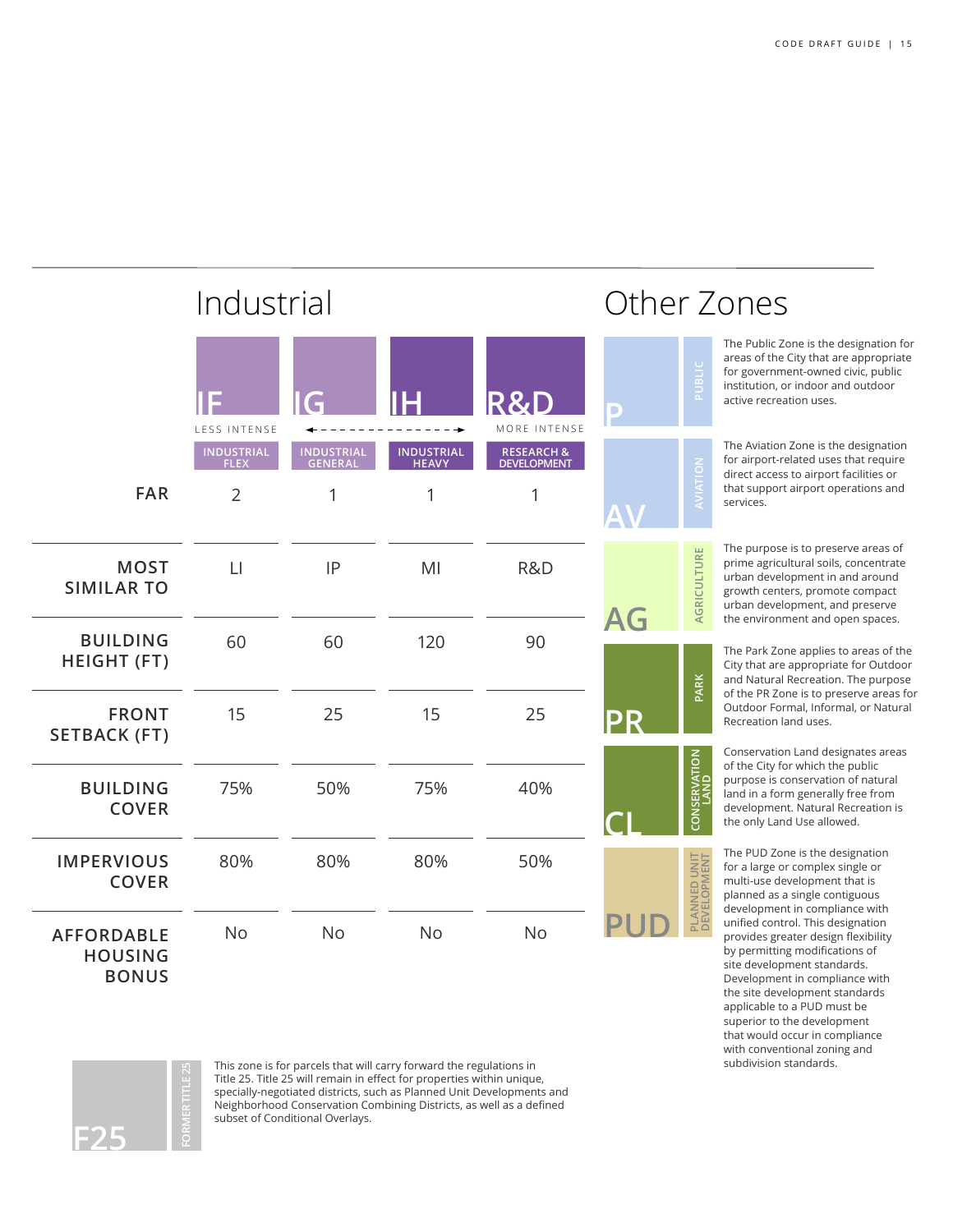# mapping method AT-A-GLANCE

Below provides an overview of how new zones were typically mapped in regards to current entitlements, existing conditions, and adopted plans such as Imagine Austin and neighborhood plans. Most properties have received comparable entitlements to their current zoning. Elements of the current code such as McMansion, conditional overlays, and building form standards have been integrated into the new zones to provide simplicity and predictablilty for development in the future.

# One Unit Residential

| <b>RR</b>        | RR zoned properties to carry forward 1 unit per acre lot with an option for an affordable Accessory Dwelling Unit<br>(ADU).                                         |
|------------------|---------------------------------------------------------------------------------------------------------------------------------------------------------------------|
| LA               | LA zoned properties to carry forward 1 unit per acre lot and shoreline setbacks with an option for an affordable ADU.                                               |
| R <sub>1</sub> A | SF-1 zoned properties to carry forward 1 unit per large lot with an option for an affordable ADU.                                                                   |
| R <sub>1</sub> B | SF-2 zoned properties outside the urban core to carry forward 1 unit per standard lot with an option for an affordable ADU.                                         |
| R <sub>1</sub> C | SF-2 zoned inside the urban core to carry forward 1 unit per standard lot with an option for an affordable ADU, and<br>incorporate the current McMansion standards. |

### Two Unit Residential

| R <sub>2</sub> A | SF-2 zoned properties within the urban core in neighborhoods with a pattern of corner duplexes and areas with access to<br>Imagine Austin corridors and centers. An option for ADUs or duplexes on corner lots allows for an increase in 1 unit per lot,<br>and incorporates McMansion standards.                      |
|------------------|------------------------------------------------------------------------------------------------------------------------------------------------------------------------------------------------------------------------------------------------------------------------------------------------------------------------|
| R2B              | SF-3 zoned properties outside the urban core to carry forward 2 units per standard lot. Also applied to SF-2 zoned properties<br>in areas with existing duplexes to make current housing conforming, and SF-2 properties that have access to<br>Imagine Austin corridors and centers to allow for 1 more unit per lot. |
| R <sub>2</sub> C | SF-3 zoned properties inside the urban core to carry forward 2 units per standard lot and incorporates the current McMansion<br>standards.                                                                                                                                                                             |
| R <sub>2</sub> D | SF-4A zoned properties outside the urban core to carry forward small lot standards while allowing for 1 more unit per lot.                                                                                                                                                                                             |

**R2E** SF-4A zoned properties inside the urban core to carry forward small lot and McMansion standards while allowing for 1 more unit per lot.

### Three Unit Residential



# Four Unit Residential

| R <sub>4</sub> A | Multifamily (MF) zoned properties that have a lot area less than 8000 square feet or have a single family use. These lots do not<br>currently meet the minimum lot size and R4 will allow for context sensitive multi-unit development.<br>Single family (SF) zoned properties identified as Neighborhood Transition in the South Austin Combined neighborhood plan to<br>allow for house scale multi-unit development compatible with adjacent single family. |
|------------------|----------------------------------------------------------------------------------------------------------------------------------------------------------------------------------------------------------------------------------------------------------------------------------------------------------------------------------------------------------------------------------------------------------------------------------------------------------------|
| R <sub>4</sub> B | Same application as R4A in areas with an existing pattern of buildings setback closer than 25 feet to the front property line.                                                                                                                                                                                                                                                                                                                                 |
| R <sub>4C</sub>  | Single family (SF) zoned properties with existing townhouses in order to make current housing conforming. Properties<br>identified as High Density Residential in a neighborhood plan to allow for townhouses and context sensitive<br>multi-unit development.                                                                                                                                                                                                 |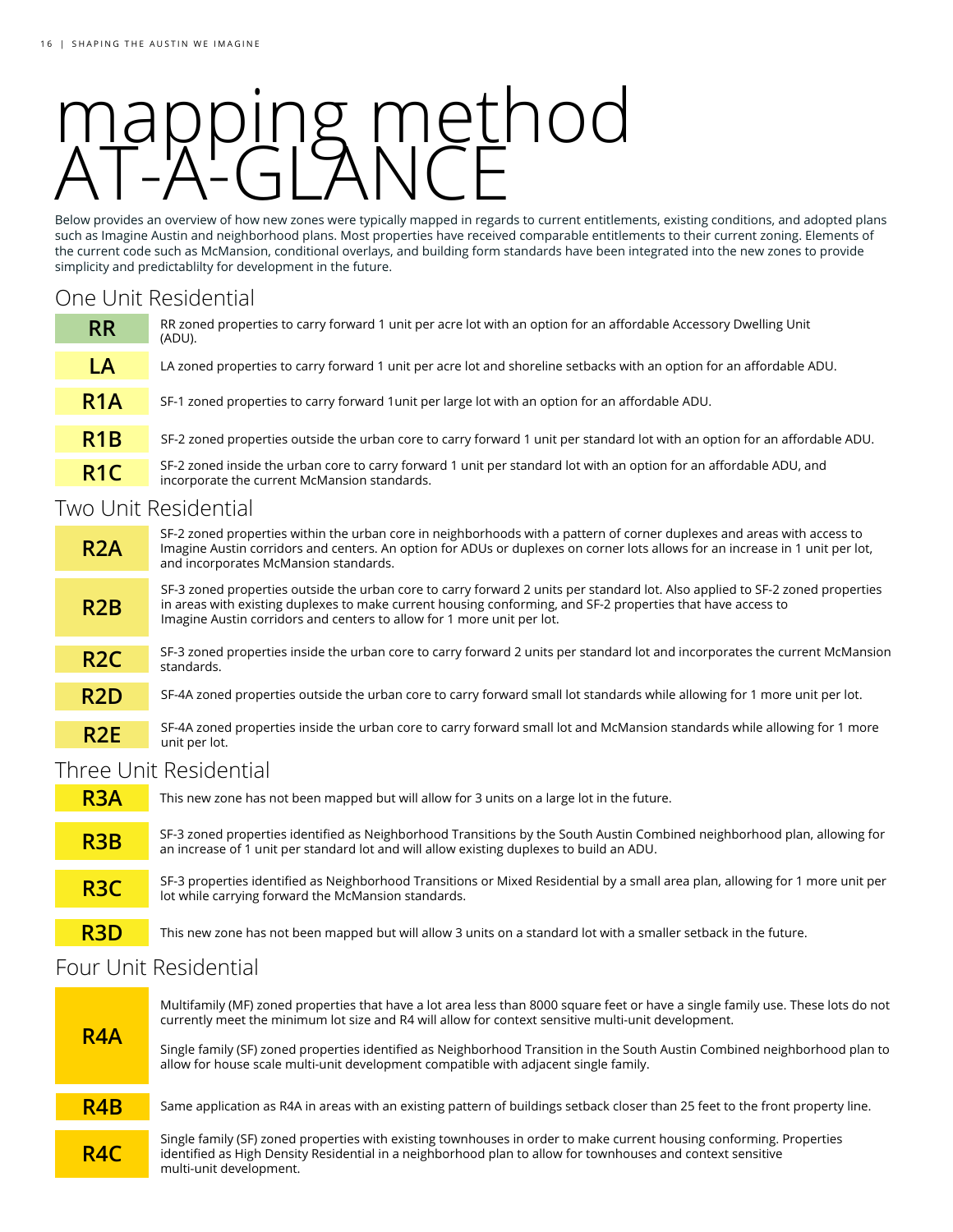## Multiple Unit Residential

| RM <sub>1</sub> A | SF 5 and SF-6 zoned properties to carry forward residential housing types including townhomes. Single family zoned properties<br>with existing townhomes to make current housing conforming. |
|-------------------|----------------------------------------------------------------------------------------------------------------------------------------------------------------------------------------------|
| RM <sub>1</sub> B | Lower intensity Multifamily (MF) zoned properties inside the urban core boundary adjacent to low density residential to<br>provide context sensitive multifamily development.                |
| RM <sub>2</sub> A | MF-1 and MF-2 zoned properties to carry forward current entitlements.                                                                                                                        |
| RM <sub>2</sub> B | Higher intensity Multifamily (MF) zoned properties inside the urban core boundary adjacent to low density residential to<br>provide context sensitive multifamily development.               |
| <b>RM3A</b>       | MF-3 and MF-4 zoned properties to carry forward current entitlements.                                                                                                                        |
| RM4A              | Multifamily (MF) zoned properties to allow for high density housing near corridors.                                                                                                          |
| RM <sub>5</sub> A | MF-6 zoned properties to carry forward current entitlements.                                                                                                                                 |

### House Form Mixed Use

MU1 zones are mapped on commercial and office zoned properties, often with an existing house form, that are restricted in height due to compatibility. These zones provide for a mix of uses and building forms compatible with nearby residential development.



Office zoned properties to allow for 2 story buildings with low intensity office and commercial uses. Single family (SF) zoned properties identified as Neighborhood or Commercial Transition in small area plans to allow for transition of uses over time.

Commercial zoned properties to allow for 2 story buildings with office and commercial uses.

Office zoned properties to allow for 3 story buildings with low intensity with office and commercial uses. Residentially zoned properties identified as Commercial Transition in small area plans to allow for transition of uses over time.

Commercial zoned properties to allow for 3 story buildings with office and commercial uses.

# Varied Form Mixed Use

Mixed use zones are mapped on commercial and office zoned properties and incorporate the mixed use (-MU) and vertical mixed use (-V) overlays in the current code which allow for residential development. Some commercial properties will recieve new residential entitlements under these zones (see -A below).

| MU <sub>2</sub> A | NO, LO, and LR zoned properties to carry forward current entitlements.                                                                                                                                                                            |
|-------------------|---------------------------------------------------------------------------------------------------------------------------------------------------------------------------------------------------------------------------------------------------|
| MU <sub>2</sub> B | GO zoned properties to carry forward current entitlements.                                                                                                                                                                                        |
| <b>MU3A</b>       | GR-CO zoned properties to closely match the conditional overlay (CO) which limits commercial, auto, and industrial uses.                                                                                                                          |
| <b>MU3B</b>       | GR zoned properties to carry forward current entitlements.                                                                                                                                                                                        |
| <b>MU4A</b>       | CS-CO zoned properties to closely match the conditional overlay (CO) which limits commercial, auto, and industrial uses. Also<br>applied to CS zoned properties in the South Central Waterfront Regulating Plan to promote the goals of the plan. |
| <b>MU4B</b>       | CS zoned properties to carry forward current entitlements.                                                                                                                                                                                        |
| MU5A              | CH zoned properties to carry forward current entitlements.                                                                                                                                                                                        |
|                   |                                                                                                                                                                                                                                                   |

**A** Praft 3 has a new zoning designation attached to MU2 through MU4 zoning districts. The "-A" on the map identifies properties https://www.php? that can't build residential today and will be required to participate in t residential developments.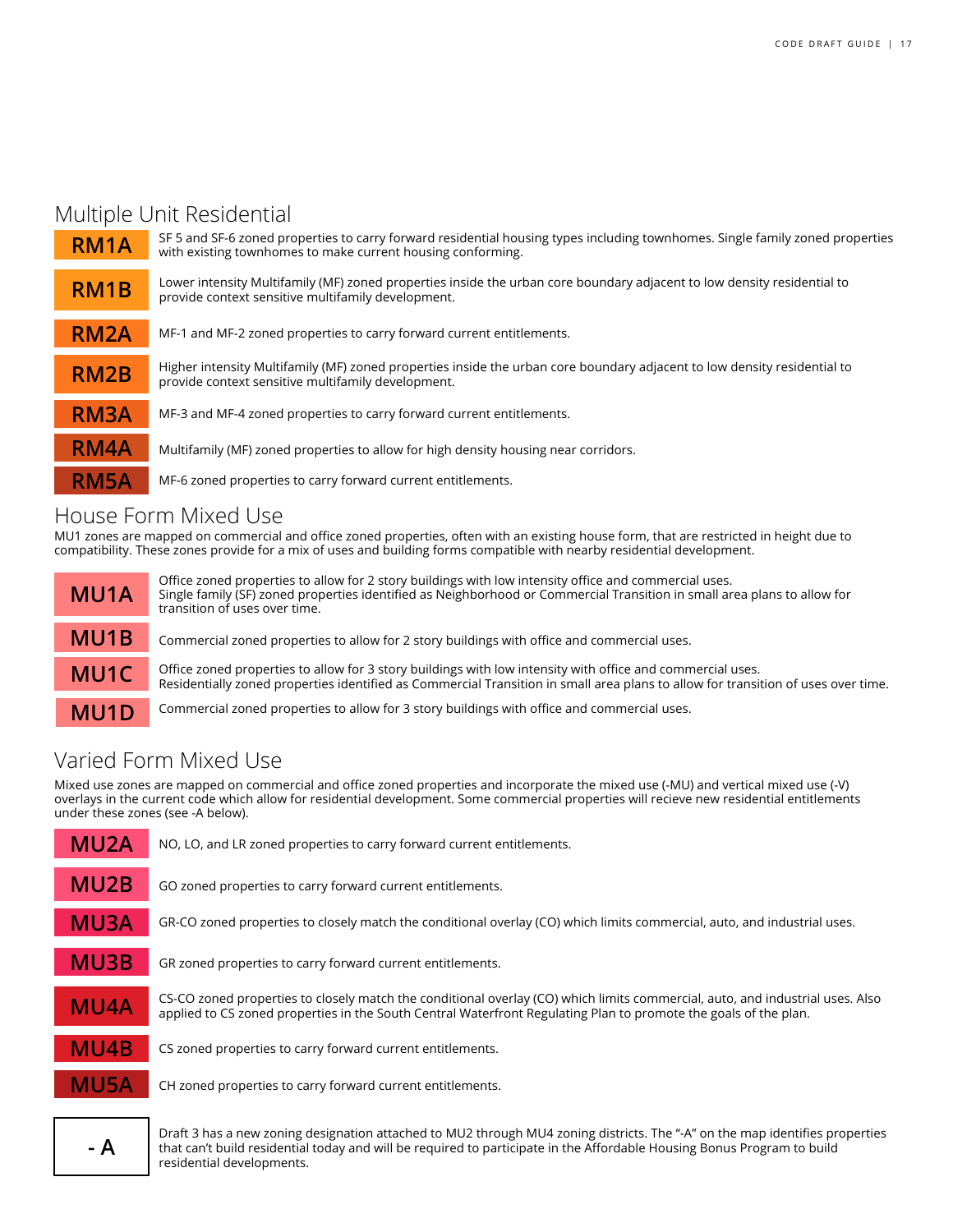# mapping method AT-A-GLANCE

## Main Street

Main Street zones were mapped to closely match the bundle of current entitlements on specific properties including height restrictions due to compatibility or further restrictions applied by conditional overlays.

| MS <sub>1</sub> A | Office zoned properties along corridors or at a small commercial node within a neighborhood.                                                                            |
|-------------------|-------------------------------------------------------------------------------------------------------------------------------------------------------------------------|
| MS1B              | Commercial zoned properties along corridors or at a small commercial node within a neighborhood.                                                                        |
| <b>MS2A</b>       | Office zoned properties along corridors to provide a transition from higher intensity zones.                                                                            |
| MS <sub>2</sub> B | Commercial zoned properties along corridors in areas with access to transit and services where active ground floor uses are<br>desired.                                 |
| MS <sub>2</sub> C | Commercial zoned properties along corridors in areas with caccess to transit and services to allow for flexibility of ground floor<br>uses.                             |
| <b>MS3A</b>       | Commercial zoned properties in areas with access to transit and services to provide for more housing along corridors.                                                   |
| <b>MS3B</b>       | Commercial zoned properties in areas with access to transit and services to provide for more housing along corridors and<br>allow for flexibility of ground floor uses. |

## Regional Center

| <b>CC</b> | DMU zoned properties with labeled heights designated by the Downtown Austin Plan at 40', 60', 80', or 120' |
|-----------|------------------------------------------------------------------------------------------------------------|
| UC        | This new zone has not been mapped but can be applied in regional centers outside of downtown.              |
| DC        | CBD zoned properties to carry forward current entitlements.                                                |

## Commercial and Industrial

| <b>CR</b>   | CR zoned properties and existing privately owned golf courses.                                                                                         |
|-------------|--------------------------------------------------------------------------------------------------------------------------------------------------------|
| <b>CW</b>   | W/LO zoned properties to carry forward current entitlements.                                                                                           |
| IF/         | LI zoned properties to carry forward current entitlements. An area designated as Special District in the North Shoal Creek Draft<br>Neighborhood Plan. |
| IG          | IP zoned properties to carry forward current entitlements.                                                                                             |
| IΗ          | MI zoned properties to carry forward current entitlements.                                                                                             |
| R&D         | R&D zoned properties to carry forward current entitlements.                                                                                            |
| Other Zones |                                                                                                                                                        |

| P         | Properties owned by public entities such as the City of Austin, Travis County, the LCRA, and school districts.                                                                                               |
|-----------|--------------------------------------------------------------------------------------------------------------------------------------------------------------------------------------------------------------|
| <b>AV</b> | AV zoned properties today and other properties owned by Austin-Bergstrom International Airport.                                                                                                              |
| AG        | AG zoned properties to carry forward entitlements on agricultural lands.                                                                                                                                     |
| <b>PR</b> | Publicly owned park land, greebelts, and recreation facilites.                                                                                                                                               |
| CL        | Deed or easement restricted properties designated fo preservation such as the Balcones Canyonlands Conservation areas,<br>Water Quality Protection areas. Stephenson Preserve, and the Bright Leaf Preserve. |
| JN7       | UNZ zoned properties owned by the State of Texas.                                                                                                                                                            |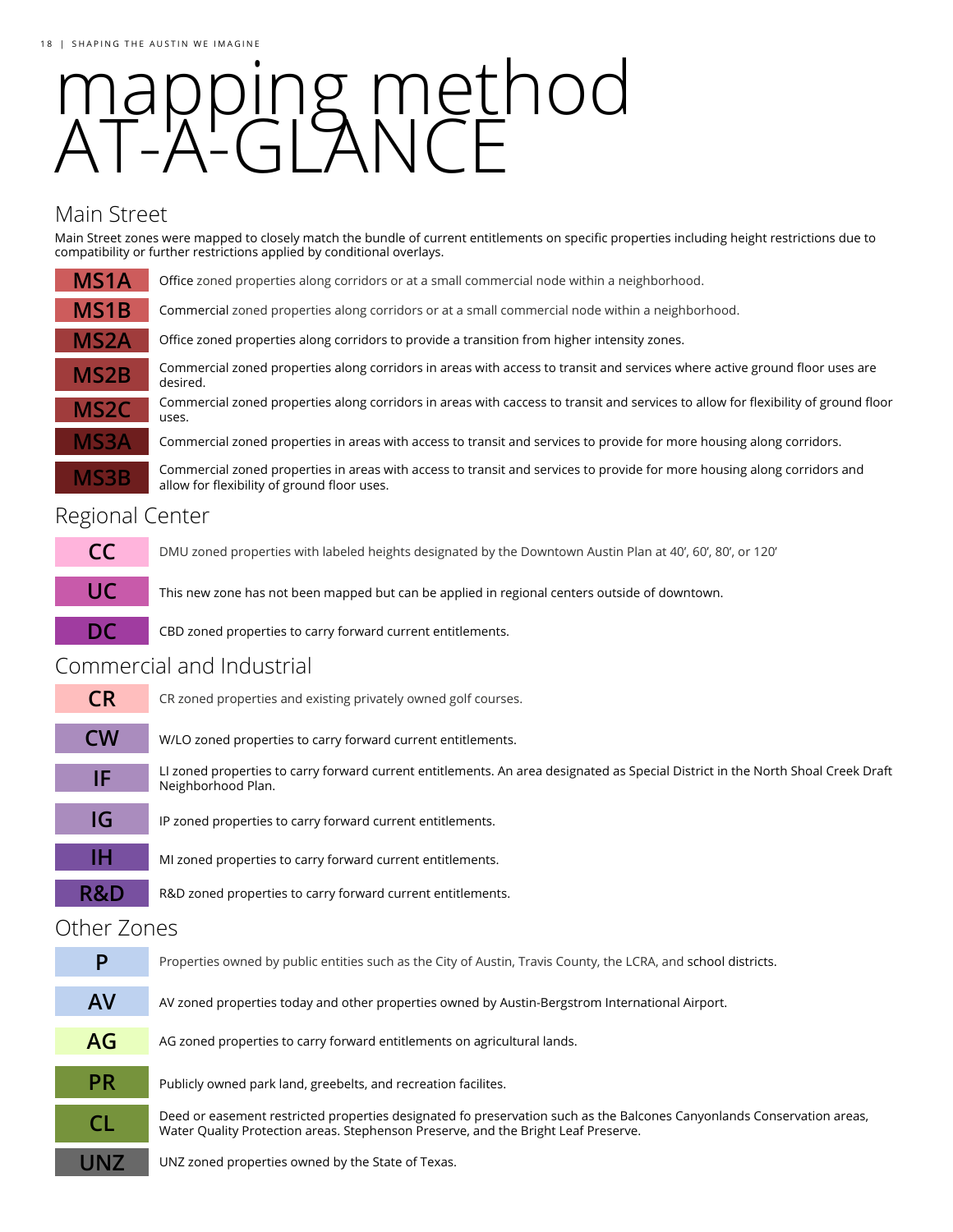# **HELP US GET IT RIGHT**

Rewriting Austin's Land Development Code opens the doorway to becoming the Austin we've imagined. Whether you have been involved in CodeNEXT from the very beginning or you are just learning about the project, your feedback is important. Your participation will continue to help improve the code.

**The best place to start is austintexas.gov/CodeNEXT**

#### **ONLINE COMMENTING**

View the code and map, and share your comments using our online tools. CodeNEXT resources are also available at every public library in the city. Note: City of Austin staff will compile and share all feedback with the Zoning & Platting Commission, the Planning Commission and the City Council.

 **Review and comment on the draft code codenext.civicomment.org Review and comment on the map codenext.engagingplans.org Email us general comments CodeNEXT@austintexas.gov**

#### **PUBLIC HEARINGS**

Members of the public are invited to participate in CodeNEXT public hearings. This includes meetings of the Planning Commission and Zoning & Platting Commission, as well as special called work sessions and regular City Council meetings.

For an up-to-date schedule of these meetings, visit **austintexas.gov/CodeNEXT**

#### **OFFICE HOURS**

Staff will be hosting office hours to answer any questions and provide assistance in understanding the code. Visit **austintexas.gov/CodeNEXT** to sign up for office hours.

#### **LEARN MORE**

Want to learn more about the land development code, including our 5 priorities? The CodeNEXT website and social media pages are great resources to stay informed and learn about the project.

**Facebook.com/AustinCodeNEXT** 

 **Twitter.com/AustinCodeNEXT**